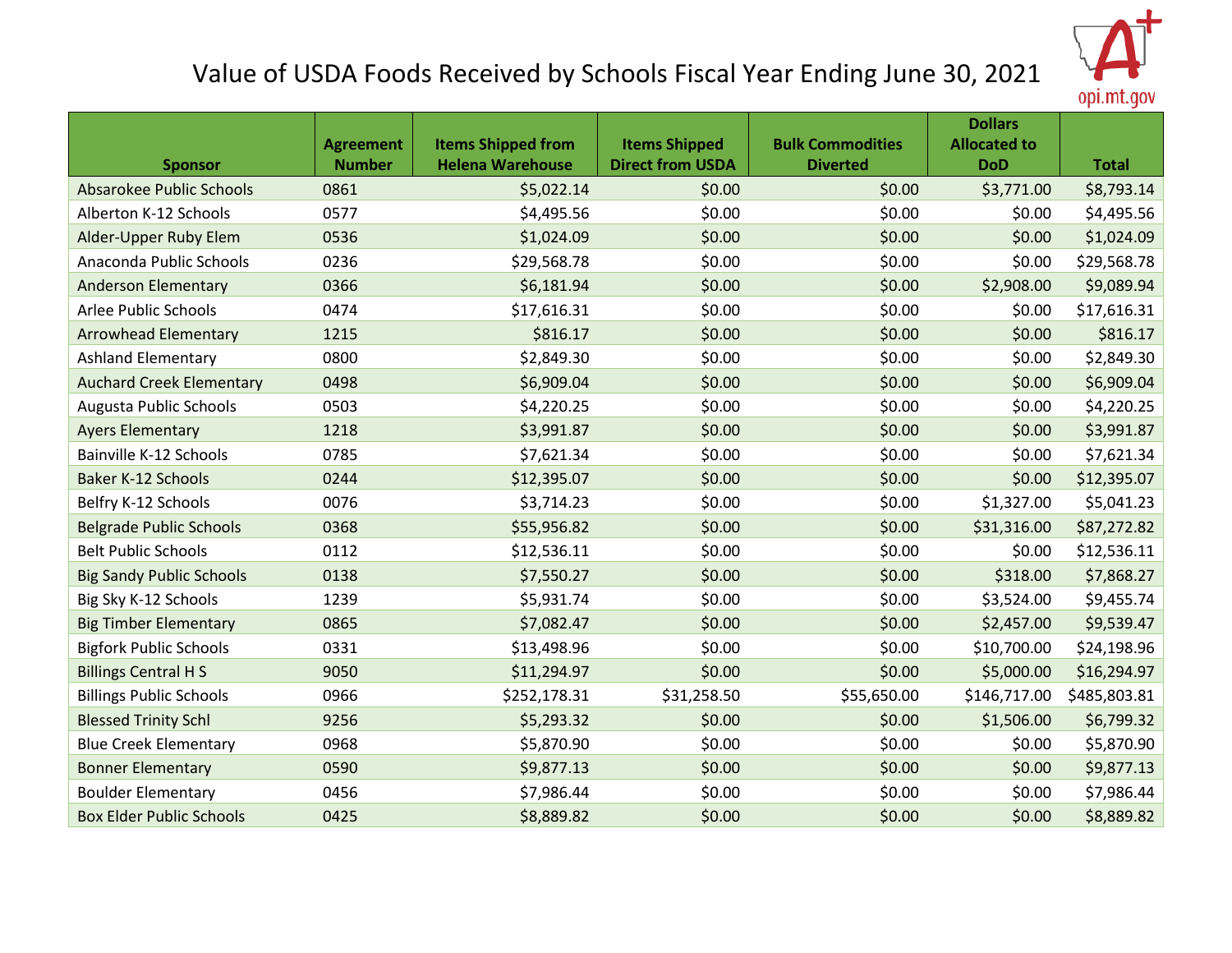|                                    |                  |                           |                         |                         | <b>Dollars</b>      |              |
|------------------------------------|------------------|---------------------------|-------------------------|-------------------------|---------------------|--------------|
|                                    | <b>Agreement</b> | <b>Items Shipped from</b> | <b>Items Shipped</b>    | <b>Bulk Commodities</b> | <b>Allocated to</b> |              |
| <b>Sponsor</b>                     | <b>Number</b>    | <b>Helena Warehouse</b>   | <b>Direct from USDA</b> | <b>Diverted</b>         | <b>DoD</b>          | <b>Total</b> |
| <b>Bozeman Public Schools</b>      | 0350             | \$78,074.67               | \$0.00                  | \$2,850.00              | \$0.00              | \$80,924.67  |
| Bridger K-12 Schools               | 0059             | \$3,189.80                | \$0.00                  | \$0.00                  | \$3,746.00          | \$6,935.80   |
| <b>Broadus Public Schools</b>      | 0705             | \$8,475.68                | \$0.00                  | \$0.00                  | \$0.00              | \$8,475.68   |
| <b>Broadview Public Schools</b>    | 0978             | \$4,418.39                | \$0.00                  | \$0.00                  | \$0.00              | \$4,418.39   |
| <b>Brockton Public Schools</b>     | 0783             | \$3,995.86                | \$0.00                  | \$0.00                  | \$0.00              | \$3,995.86   |
| <b>Browning Public Schools</b>     | 0400             | \$85,345.95               | \$0.00                  | \$0.00                  | \$11,400.00         | \$96,745.95  |
| <b>Butte Public Schools</b>        | 0840             | \$41,477.08               | \$0.00                  | \$6,110.00              | \$44,319.00         | \$91,906.08  |
| <b>Canyon Creek Elementary</b>     | 0969             | \$7,117.39                | \$0.00                  | \$0.00                  | \$6,209.00          | \$13,326.39  |
| Cascade Co Reg Youth Home          | 9936             | \$1,581.26                | \$0.00                  | \$0.00                  | \$0.00              | \$1,581.26   |
| <b>Cascade Public Schools</b>      | 0101             | \$10,163.19               | \$0.00                  | \$0.00                  | \$0.00              | \$10,163.19  |
| <b>Cayuse Prairie Elementary</b>   | 0317             | \$618.00                  | \$0.00                  | \$0.00                  | \$0.00              | \$618.00     |
| <b>Centerville Public Schls</b>    | 0104             | \$6,681.18                | \$0.00                  | \$0.00                  | \$0.00              | \$6,681.18   |
| <b>Charlo Public Schools</b>       | 1205             | \$4,658.21                | \$0.00                  | \$0.00                  | \$161.00            | \$4,819.21   |
| <b>Chester-Joplin-Inverness PS</b> | 1236             | \$10,488.77               | \$0.00                  | \$0.00                  | \$0.00              | \$10,488.77  |
| <b>Chinook Public Schools</b>      | 0028             | \$12,007.49               | \$0.00                  | \$0.00                  | \$2,988.00          | \$14,995.49  |
| <b>Choteau Public Schools</b>      | 0883             | \$18,517.68               | \$0.00                  | \$0.00                  | \$2,956.00          | \$21,473.68  |
| <b>Circle Public Schools</b>       | 0548             | \$5,205.80                | \$0.00                  | \$0.00                  | \$1,023.00          | \$6,228.80   |
| <b>Clancy Elementary</b>           | 0452             | \$10,013.21               | \$0.00                  | \$0.00                  | \$1,289.00          | \$11,302.21  |
| <b>Clinton Elementary</b>          | 0595             | \$6,592.01                | \$0.00                  | \$0.00                  | \$0.00              | \$6,592.01   |
| <b>Colstrip Public Schools</b>     | 0796             | \$19,649.14               | \$0.00                  | \$0.00                  | \$0.00              | \$19,649.14  |
| Columbia Falls Pub Schls           | 0313             | \$50,608.88               | \$0.00                  | \$1,090.40              | \$900.00            | \$52,599.28  |
| <b>Columbus Public Schools</b>     | 0848             | \$11,546.21               | \$0.00                  | \$0.00                  | \$10,000.00         | \$21,546.21  |
| Commun, Counsel. & Corr. Ser Inc   | 6675             | \$1,249.98                | \$0.00                  | \$0.00                  | \$0.00              | \$1,249.98   |
| <b>Conrad Public Schools</b>       | 0674             | \$21,574.22               | \$0.00                  | \$0.00                  | \$8,082.00          | \$29,656.22  |
| Corvallis K-12 Schools             | 0731             | \$26,170.45               | \$0.00                  | \$0.00                  | \$5,494.00          | \$31,664.45  |
| <b>Culbertson Public Schools</b>   | 0778             | \$9,237.95                | \$0.00                  | \$0.00                  | \$0.00              | \$9,237.95   |
| <b>Custer K-12 Schools</b>         | 0975             | \$2,191.01                | \$0.00                  | \$0.00                  | \$0.00              | \$2,191.01   |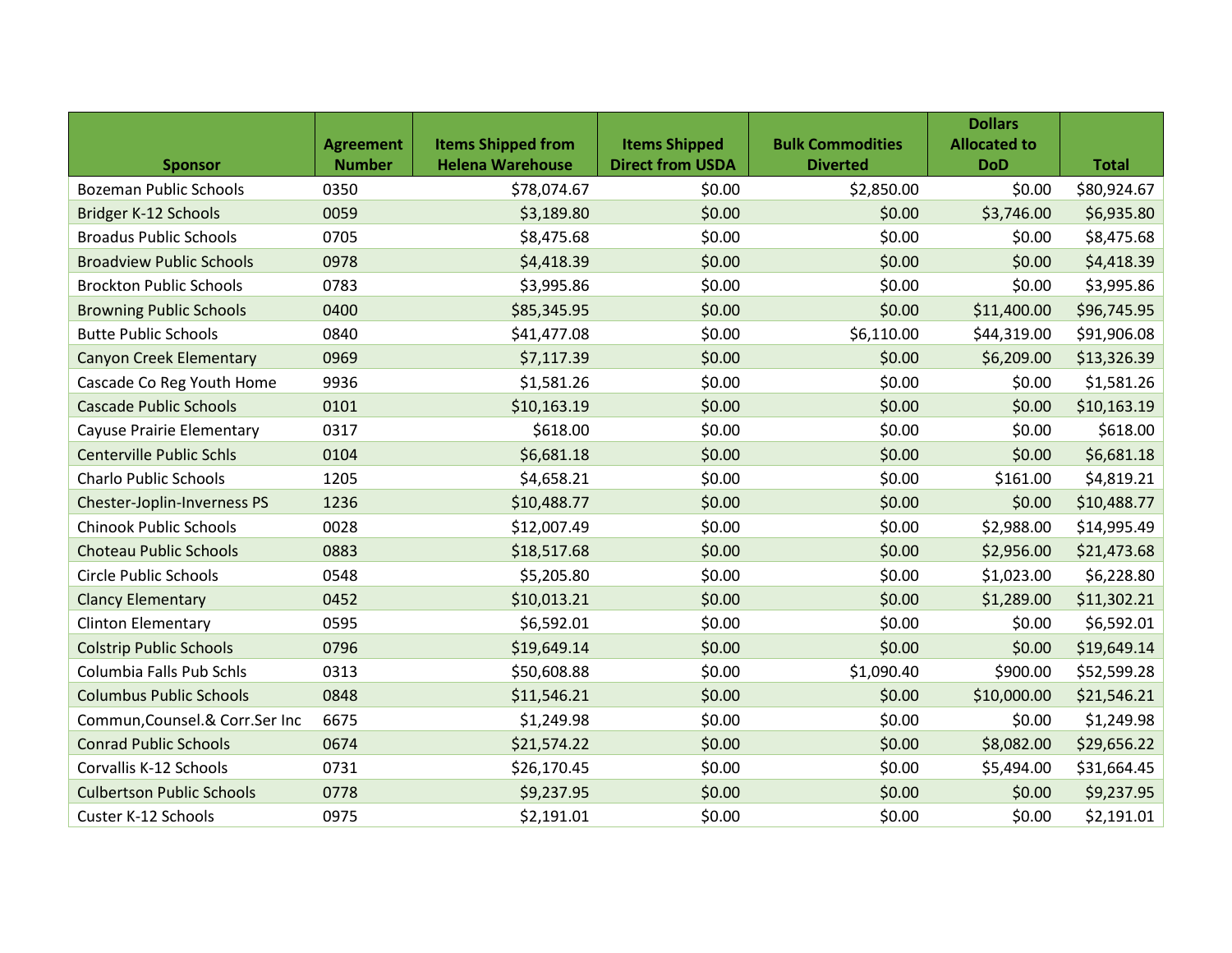|                                 |                  |                           |                         |                         | <b>Dollars</b>      |              |
|---------------------------------|------------------|---------------------------|-------------------------|-------------------------|---------------------|--------------|
|                                 | <b>Agreement</b> | <b>Items Shipped from</b> | <b>Items Shipped</b>    | <b>Bulk Commodities</b> | <b>Allocated to</b> |              |
| <b>Sponsor</b>                  | <b>Number</b>    | <b>Helena Warehouse</b>   | <b>Direct from USDA</b> | <b>Diverted</b>         | <b>DoD</b>          | <b>Total</b> |
| <b>Cut Bank Public Schools</b>  | 0402             | \$21,733.74               | \$0.00                  | \$0.00                  | \$1,546.00          | \$23,279.74  |
| Darby K-12 Schools              | 0740             | \$16,963.24               | \$0.00                  | \$0.00                  | \$0.00              | \$16,963.24  |
| Deer Lodge Elementary           | 0712             | \$21,109.87               | \$0.00                  | \$0.00                  | \$4,009.00          | \$25,118.87  |
| Deer Park Elementary            | 0307             | \$3,379.84                | \$0.00                  | \$0.00                  | \$3,326.00          | \$6,705.84   |
| <b>Denton Public Schools</b>    | 0281             | \$2,013.32                | \$0.00                  | \$0.00                  | \$0.00              | \$2,013.32   |
| Dept of Corrections-Youth       | 9034             | \$5,171.08                | \$0.00                  | \$0.00                  | \$0.00              | \$5,171.08   |
| <b>DeSmet Elementary</b>        | 0592             | \$1,692.22                | \$0.00                  | \$0.00                  | \$4,000.00          | \$5,692.22   |
| <b>Dillon Elementary</b>        | 0005             | \$24,541.61               | \$0.00                  | \$0.00                  | \$4,500.00          | \$29,041.61  |
| <b>Dixon Elementary</b>         | 0809             | \$2,496.40                | \$0.00                  | \$0.00                  | \$0.00              | \$2,496.40   |
| Dodson K-12                     | 0648             | \$3,463.97                | \$0.00                  | \$0.00                  | \$0.00              | \$3,463.97   |
| <b>Drummond Public Schools</b>  | 0419             | \$2,996.44                | \$0.00                  | \$0.00                  | \$1,825.00          | \$4,821.44   |
| Dutton/Brady K-12 Schools       | 1235             | \$9,655.20                | \$0.00                  | \$0.00                  | \$0.00              | \$9,655.20   |
| <b>East Glacier Park Elem</b>   | 0404             | \$3,678.13                | \$0.00                  | \$0.00                  | \$0.00              | \$3,678.13   |
| East Helena Public Schools      | 1240             | \$33,635.14               | \$0.00                  | \$0.00                  | \$18,000.00         | \$51,635.14  |
| <b>Ekalaka Public Schools</b>   | 0087             | \$5,151.78                | \$0.00                  | \$0.00                  | \$0.00              | \$5,151.78   |
| <b>Elder Grove Elementary</b>   | 0972             | \$10,787.96               | \$0.00                  | \$0.00                  | \$9,531.00          | \$20,318.96  |
| <b>Elliston Elementary</b>      | 0719             | \$795.73                  | \$0.00                  | \$0.00                  | \$0.00              | \$795.73     |
| <b>Elysian Elementary</b>       | 0981             | \$11,476.76               | \$0.00                  | \$0.00                  | \$1,227.00          | \$12,703.76  |
| Ennis K-12 Schools              | 0546             | \$11,653.71               | \$0.00                  | \$0.00                  | \$3,908.00          | \$15,561.71  |
| Eureka Public Schools           | 0527             | \$16,979.41               | \$0.00                  | \$0.00                  | \$2,000.00          | \$18,979.41  |
| <b>Evergreen Elementary</b>     | 0339             | \$24,153.54               | \$0.00                  | \$0.00                  | \$9,397.00          | \$33,550.54  |
| <b>Fairfield Public Schools</b> | 0890             | \$14,863.65               | \$0.00                  | \$0.00                  | \$0.00              | \$14,863.65  |
| <b>Fairview Public Schools</b>  | 0750             | \$6,715.63                | \$0.00                  | \$0.00                  | \$3,038.00          | \$9,753.63   |
| Florence-Carlton K-12 Schls     | 0743             | \$7,330.23                | \$0.00                  | \$0.00                  | \$8,250.00          | \$15,580.23  |
| <b>Forsyth Public Schools</b>   | 0790             | \$6,340.47                | \$0.00                  | \$0.00                  | \$2,109.00          | \$8,449.47   |
| Fort Benton Public Schls        | 0133             | \$6,485.44                | \$0.00                  | \$0.00                  | \$353.00            | \$6,838.44   |
| <b>Fortine Elementary</b>       | 0529             | \$2,643.40                | \$0.00                  | \$0.00                  | \$0.00              | \$2,643.40   |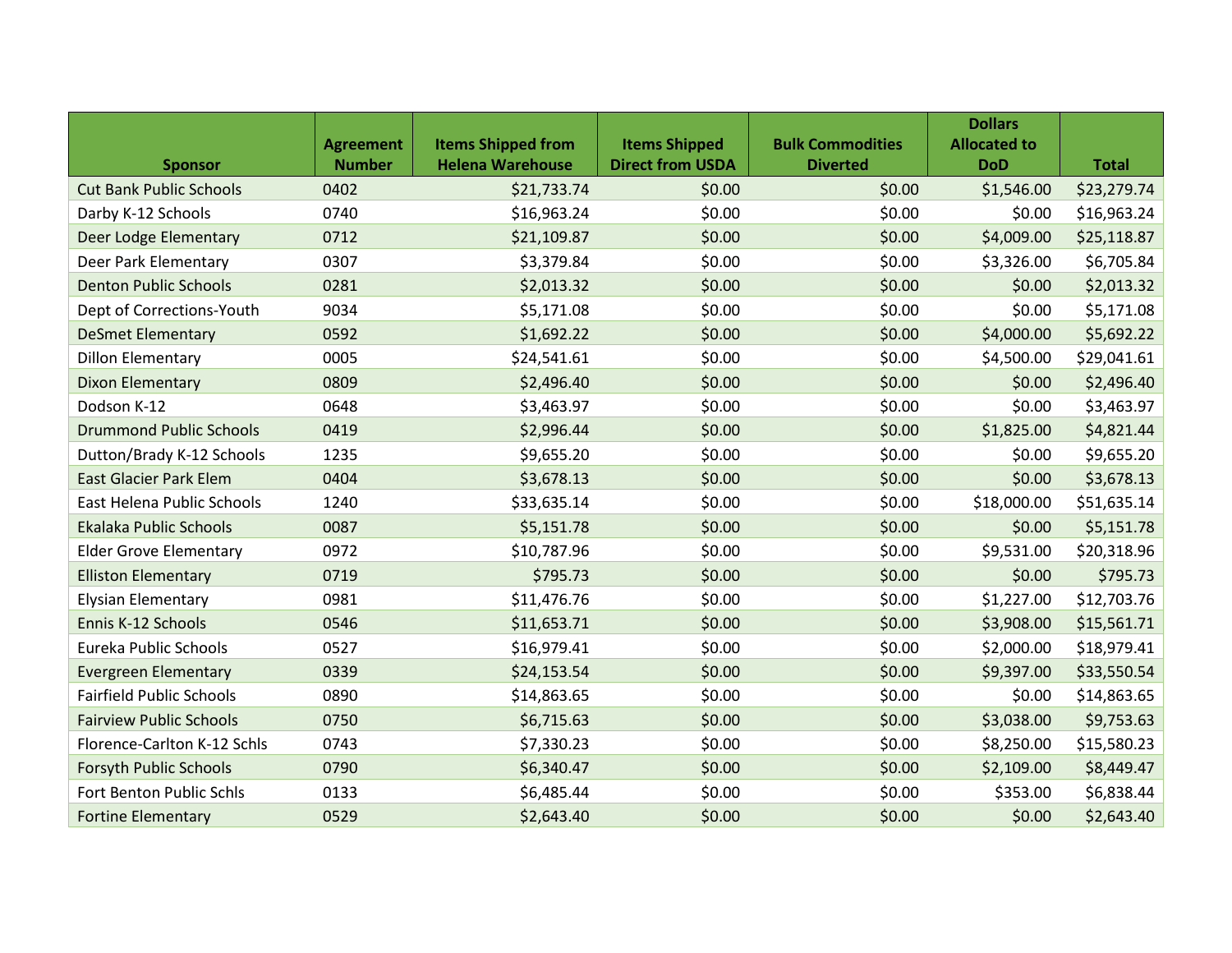|                                 |                  |                           |                         |                         | <b>Dollars</b>      |              |
|---------------------------------|------------------|---------------------------|-------------------------|-------------------------|---------------------|--------------|
|                                 | <b>Agreement</b> | <b>Items Shipped from</b> | <b>Items Shipped</b>    | <b>Bulk Commodities</b> | <b>Allocated to</b> |              |
| <b>Sponsor</b>                  | <b>Number</b>    | <b>Helena Warehouse</b>   | <b>Direct from USDA</b> | <b>Diverted</b>         | <b>DoD</b>          | <b>Total</b> |
| <b>Frazer Public Schools</b>    | 0927             | \$4,974.92                | \$0.00                  | \$0.00                  | \$2,016.00          | \$6,990.92   |
| Frenchtown K-12 Schools         | 0599             | \$20,672.34               | \$0.00                  | \$0.00                  | \$9,978.00          | \$30,650.34  |
| <b>Froid Public Schools</b>     | 0787             | \$6,285.02                | \$0.00                  | \$0.00                  | \$0.00              | \$6,285.02   |
| Fromberg K-12                   | 0072             | \$4,412.89                | \$0.00                  | \$0.00                  | \$0.00              | \$4,412.89   |
| <b>Frontier Elementary</b>      | 0774             | \$4,607.98                | \$0.00                  | \$0.00                  | \$1,086.00          | \$5,693.98   |
| <b>Gallatin Gateway Elem</b>    | 0364             | \$5,019.63                | \$0.00                  | \$0.00                  | \$0.00              | \$5,019.63   |
| <b>Gardiner Public Schools</b>  | 0614             | \$5,050.36                | \$0.00                  | \$0.00                  | \$1,104.00          | \$6,154.36   |
| <b>Geraldine Public Schools</b> | 0154             | \$3,535.45                | \$0.00                  | \$0.00                  | \$1,280.00          | \$4,815.45   |
| Geyser K-12 Schools             | 0473             | \$1,107.18                | \$0.00                  | \$0.00                  | \$0.00              | \$1,107.18   |
| <b>GF Childrens Rcvg Home</b>   | 9679             | \$1,384.47                | \$0.00                  | \$0.00                  | \$0.00              | \$1,384.47   |
| Gildford Colony Elem            | 1217             | \$19,156.34               | \$0.00                  | \$0.00                  | \$982.00            | \$20,138.34  |
| Glasgow K-12 Schools            | 0926             | \$29,187.74               | \$0.00                  | \$0.00                  | \$2,991.00          | \$32,178.74  |
| <b>Glendive Public Schools</b>  | 0206             | \$22,790.53               | \$0.00                  | \$0.00                  | \$1.00              | \$22,791.53  |
| <b>Golden Ridge Elementary</b>  | 0896             | \$3,476.72                | \$0.00                  | \$0.00                  | \$0.00              | \$3,476.72   |
| <b>Grass Range Public Schls</b> | 0268             | \$3,640.43                | \$0.00                  | \$0.00                  | \$0.00              | \$3,640.43   |
| <b>Great Falls Cent Cath HS</b> | 9979             | \$3,702.12                | \$0.00                  | \$0.00                  | \$0.00              | \$3,702.12   |
| <b>Great Falls Public Schls</b> | 0098             | \$120,292.44              | \$10,178.72             | \$117,540.00            | \$19,883.00         | \$267,894.16 |
| <b>Greenfield Elementary</b>    | 0900             | \$3,295.27                | \$0.00                  | \$0.00                  | \$158.00            | \$3,453.27   |
| Hamilton K-12 Schools           | 0735             | \$24,935.12               | \$0.00                  | \$3,622.50              | \$7,111.00          | \$35,668.62  |
| <b>Hardin Public Schools</b>    | 0023             | \$48,516.93               | \$0.00                  | \$0.00                  | \$24,941.00         | \$73,457.93  |
| <b>Harlem Public Schools</b>    | 0030             | \$24,492.48               | \$0.00                  | \$0.00                  | \$0.00              | \$24,492.48  |
| <b>Harlowton Public Schools</b> | 0946             | \$11,089.78               | \$0.00                  | \$0.00                  | \$0.00              | \$11,089.78  |
| Harrison K-12 Schools           | 0543             | \$2,295.91                | \$0.00                  | \$0.00                  | \$0.00              | \$2,295.91   |
| <b>Havre Public Schools</b>     | 0427             | \$48,618.34               | \$0.00                  | \$0.00                  | \$0.00              | \$48,618.34  |
| Hays-Lodge Pole K-12 Schls      | 1213             | \$6,310.26                | \$0.00                  | \$0.00                  | \$0.00              | \$6,310.26   |
| <b>Heart Butte K-12 Schools</b> | 1226             | \$8,154.39                | \$0.00                  | \$0.00                  | \$0.00              | \$8,154.39   |
| <b>Helena Public Schools</b>    | 0487             | \$112,628.54              | \$0.00                  | \$17,827.35             | \$10,988.00         | \$141,443.89 |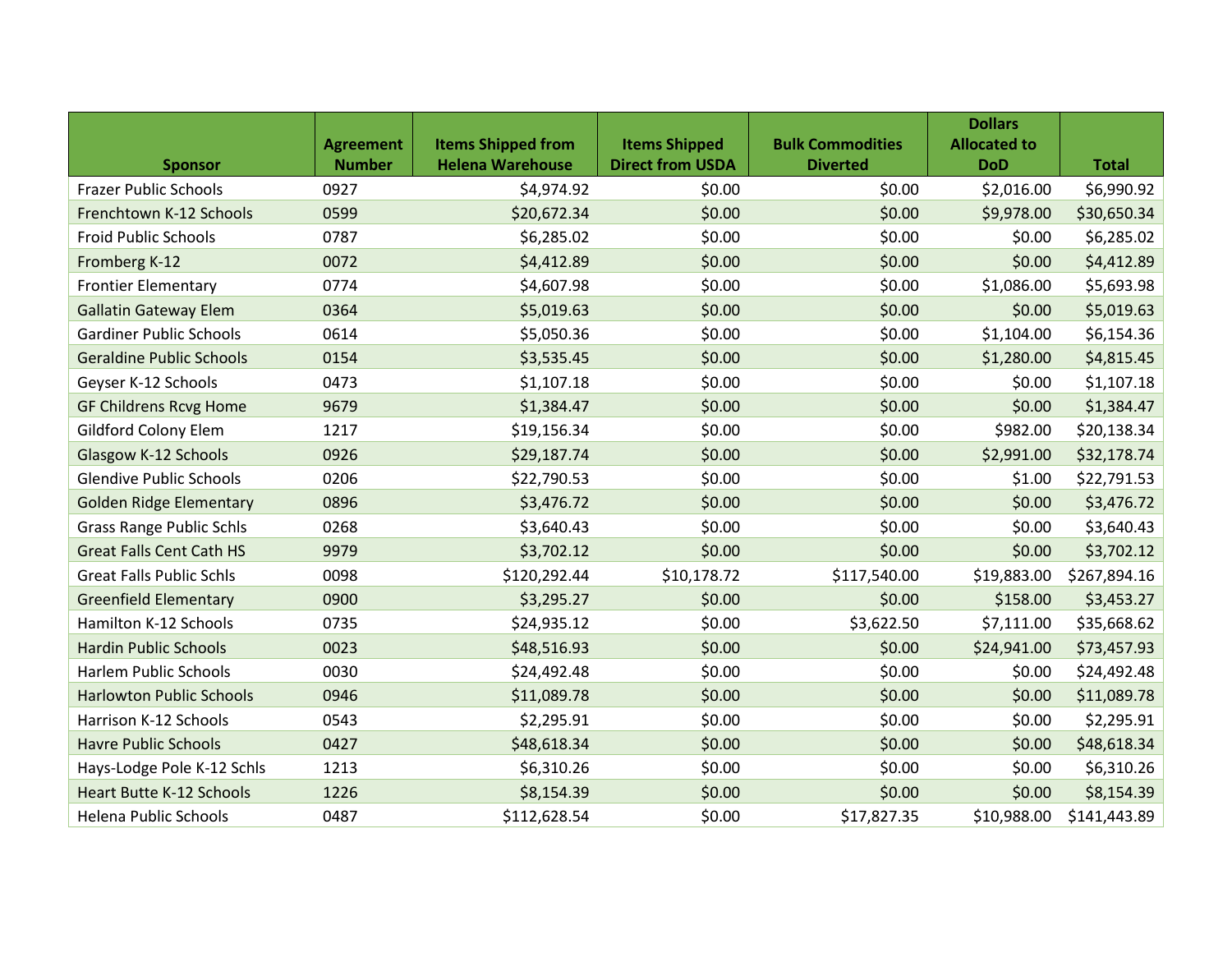|                                     |                  |                           |                         |                         | <b>Dollars</b>      |              |
|-------------------------------------|------------------|---------------------------|-------------------------|-------------------------|---------------------|--------------|
|                                     | <b>Agreement</b> | <b>Items Shipped from</b> | <b>Items Shipped</b>    | <b>Bulk Commodities</b> | <b>Allocated to</b> |              |
| <b>Sponsor</b>                      | <b>Number</b>    | <b>Helena Warehouse</b>   | <b>Direct from USDA</b> | <b>Diverted</b>         | <b>DoD</b>          | <b>Total</b> |
| <b>Hellgate Elementary</b>          | 0586             | \$33,247.16               | \$0.00                  | \$0.00                  | \$9,030.00          | \$42,277.16  |
| <b>Highwood Public Schools</b>      | 0146             | \$4,780.90                | \$0.00                  | \$0.00                  | \$0.00              | \$4,780.90   |
| <b>Hinsdale Public Schools</b>      | 0932             | \$2,626.11                | \$0.00                  | \$0.00                  | \$0.00              | \$2,626.11   |
| Hobson K-12 Schools                 | 0469             | \$4,150.97                | \$0.00                  | \$0.00                  | \$0.00              | \$4,150.97   |
| Hot Springs K-12                    | 0815             | \$4,181.91                | \$0.00                  | \$0.00                  | \$0.00              | \$4,181.91   |
| Huntley Project K-12 Schls          | 0983             | \$20,458.08               | \$0.00                  | \$0.00                  | \$14,889.00         | \$35,347.08  |
| Hysham K-12 Schools                 | 0923             | \$1,470.35                | \$0.00                  | \$0.00                  | \$880.00            | \$2,350.35   |
| Independent Elementary              | 0989             | \$7,266.10                | \$0.00                  | \$0.00                  | \$1,490.00          | \$8,756.10   |
| <b>Intermountain Childrens Home</b> | 9668             | \$4,235.39                | \$0.00                  | \$0.00                  | \$0.00              | \$4,235.39   |
| Joliet Public Schools               | 0060             | \$7,171.68                | \$0.00                  | \$0.00                  | \$433.00            | \$7,604.68   |
| Jordan Public Schools               | 0377             | \$4,902.97                | \$0.00                  | \$0.00                  | \$0.00              | \$4,902.97   |
| Judith Gap Public Schools           | 0948             | \$2,274.45                | \$0.00                  | \$0.00                  | \$0.00              | \$2,274.45   |
| Kairos Youth Services, Inc          | 9658             | \$1,164.10                | \$0.00                  | \$0.00                  | \$0.00              | \$1,164.10   |
| Kalispell Public Schools            | 0311             | \$95,622.22               | \$0.00                  | \$0.00                  | \$33,900.00         | \$129,522.22 |
| Kila Elementary                     | 0323             | \$5,447.64                | \$0.00                  | \$0.00                  | \$0.00              | \$5,447.64   |
| King Colony Elementary              | 0272             | \$2,786.14                | \$0.00                  | \$0.00                  | \$0.00              | \$2,786.14   |
| <b>Kinsey Elementary</b>            | 0187             | \$3,342.78                | \$0.00                  | \$0.00                  | \$0.00              | \$3,342.78   |
| Lambert Public Schools              | 0768             | \$5,119.09                | \$0.00                  | \$0.00                  | \$543.00            | \$5,662.09   |
| Lame Deer Public Schools            | 0792             | \$21,056.32               | \$0.00                  | \$0.00                  | \$0.00              | \$21,056.32  |
| <b>Laurel Public Schools</b>        | 0970             | \$33,545.61               | \$0.00                  | \$0.00                  | \$0.00              | \$33,545.61  |
| Lavina K-12 Schools                 | 0411             | \$3,101.42                | \$0.00                  | \$0.00                  | \$0.00              | \$3,101.42   |
| Lewistown Public Schools            | 0258             | \$19,646.46               | \$0.00                  | \$2,320.00              | \$7,236.00          | \$29,202.46  |
| Libby K-12 Schools                  | 0522             | \$27,432.36               | \$0.00                  | \$0.00                  | \$0.00              | \$27,432.36  |
| Lima K-12 Schools                   | 0009             | \$2,620.33                | \$0.00                  | \$0.00                  | \$0.00              | \$2,620.33   |
| Lincoln K-12 Schools                | 1221             | \$4,106.92                | \$0.00                  | \$0.00                  | \$0.00              | \$4,106.92   |
| Livingston Public Schools           | 0613             | \$35,518.49               | \$0.00                  | \$0.00                  | \$0.00              | \$35,518.49  |
| <b>Lockwood Public Schools</b>      | 1241             | \$32,920.94               | \$0.00                  | \$0.00                  | \$11,476.00         | \$44,396.94  |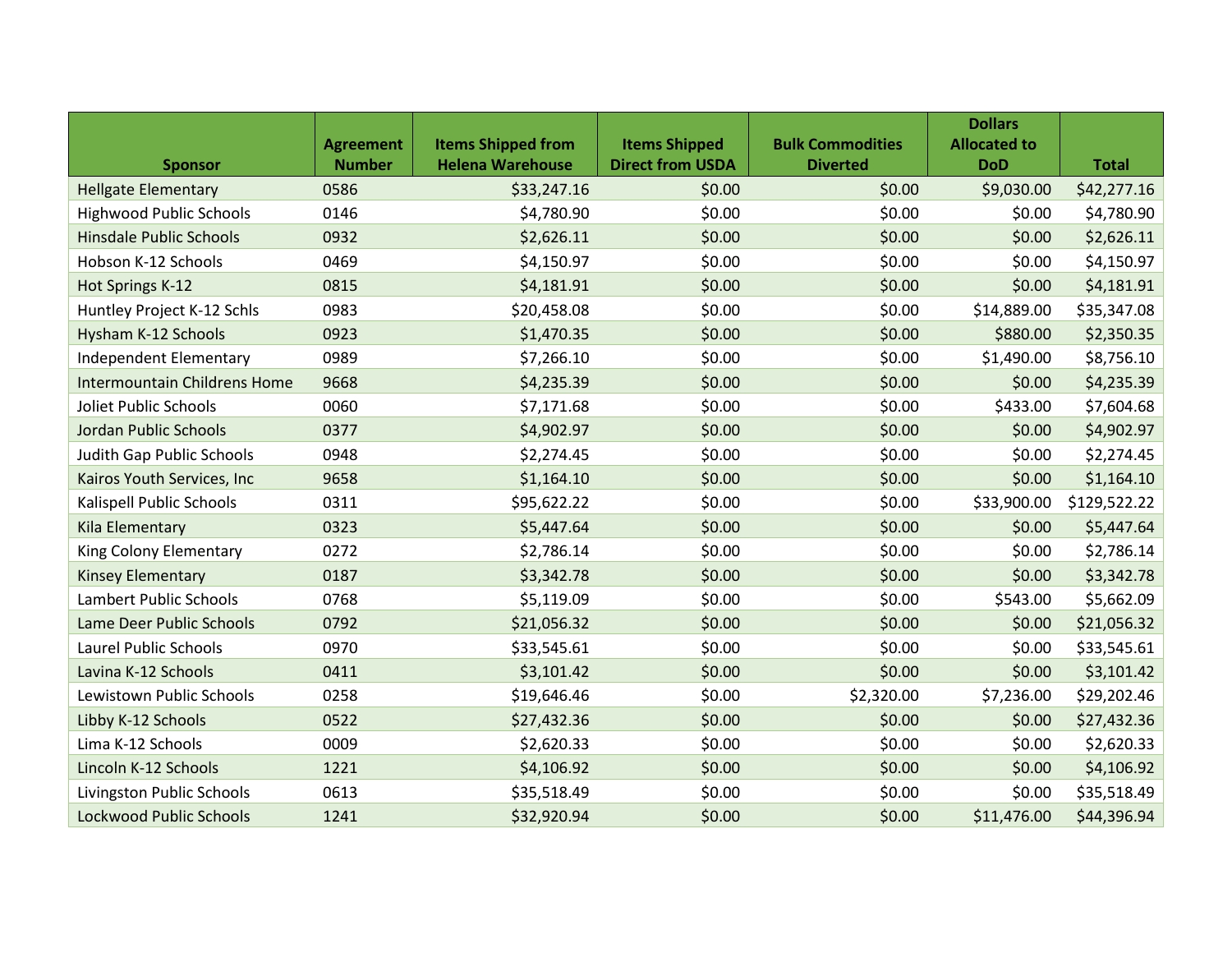|                                   |                  |                           |                         |                         | <b>Dollars</b>      |              |
|-----------------------------------|------------------|---------------------------|-------------------------|-------------------------|---------------------|--------------|
|                                   | <b>Agreement</b> | <b>Items Shipped from</b> | <b>Items Shipped</b>    | <b>Bulk Commodities</b> | <b>Allocated to</b> |              |
| <b>Sponsor</b>                    | <b>Number</b>    | <b>Helena Warehouse</b>   | <b>Direct from USDA</b> | <b>Diverted</b>         | <b>DoD</b>          | <b>Total</b> |
| Lodge Grass Public Schls          | 0025             | \$6,830.78                | \$0.00                  | \$0.00                  | \$0.00              | \$6,830.78   |
| Lolo Elementary                   | 0588             | \$16,864.58               | \$0.00                  | \$0.00                  | \$0.00              | \$16,864.58  |
| Lone Rock Elementary              | 0741             | \$7,134.15                | \$0.00                  | \$0.00                  | \$846.00            | \$7,980.15   |
| Loyola-Sacred Heart High          | 9021             | \$9,593.70                | \$0.00                  | \$0.00                  | \$0.00              | \$9,593.70   |
| Lustre Elementary                 | 0941             | \$3,218.73                | \$0.00                  | \$0.00                  | \$0.00              | \$3,218.73   |
| <b>Luther Elementary</b>          | 1231             | \$1,190.54                | \$0.00                  | \$0.00                  | \$0.00              | \$1,190.54   |
| Malta K-12 Schools                | 0659             | \$18,725.73               | \$0.00                  | \$0.00                  | \$0.00              | \$18,725.73  |
| Manhattan Christian High          | 9199             | \$3,540.05                | \$0.00                  | \$0.00                  | \$2,790.00          | \$6,330.05   |
| <b>Manhattan Public Schools</b>   | 0348             | \$7,077.17                | \$0.00                  | \$4,995.28              | \$3,004.00          | \$15,076.45  |
| <b>Marion Elementary</b>          | 0341             | \$5,889.10                | \$0.00                  | \$0.00                  | \$347.00            | \$6,236.10   |
| Medicine Lake K-12 Schools        | 0822             | \$4,533.49                | \$0.00                  | \$0.00                  | \$1,292.00          | \$5,825.49   |
| <b>Melstone Public Schools</b>    | 0607             | \$3,725.08                | \$0.00                  | \$0.00                  | \$1,355.00          | \$5,080.08   |
| Miles City Public Schools         | 0172             | \$15,055.72               | \$0.00                  | \$0.00                  | \$32,167.00         | \$47,222.72  |
| Missoula Co Public Schls          | 0583             | \$140,605.49              | \$0.00                  | \$4,972.00              | \$61,400.00         | \$206,977.49 |
| <b>Missoula Youth Homes</b>       | 9660             | \$2,581.49                | \$0.00                  | \$0.00                  | \$610.00            | \$3,191.49   |
| <b>Monforton Elementary</b>       | 0363             | \$16,327.93               | \$0.00                  | \$0.00                  | \$1,346.00          | \$17,673.93  |
| Mont Sch for Deaf & Blind         | 9258             | \$2,749.53                | \$0.00                  | \$0.00                  | \$348.00            | \$3,097.53   |
| <b>Montana Air National Guard</b> | 6556             | \$6,017.32                | \$0.00                  | \$0.00                  | \$4,722.00          | \$10,739.32  |
| Montana City Elementary           | 0460             | \$10,685.00               | \$0.00                  | \$0.00                  | \$2,986.00          | \$13,671.00  |
| <b>Moore Public Schools</b>       | 0273             | \$1,563.21                | \$0.00                  | \$0.00                  | \$1,790.00          | \$3,353.21   |
| Morin Elementary                  | 0976             | \$2,244.88                | \$0.00                  | \$0.00                  | \$0.00              | \$2,244.88   |
| Nashua K-12 Schools               | 0937             | \$8,202.87                | \$0.00                  | \$0.00                  | \$0.00              | \$8,202.87   |
| Nkwusm School                     | 9993             | \$1,886.51                | \$0.00                  | \$0.00                  | \$0.00              | \$1,886.51   |
| North Cheyenne Trib Schools       | 9028             | \$8,583.15                | \$0.00                  | \$0.00                  | \$0.00              | \$8,583.15   |
| North Star Public Schools         | 1234             | \$6,404.97                | \$0.00                  | \$0.00                  | \$0.00              | \$6,404.97   |
| <b>Noxon Public Schools</b>       | 0811             | \$8,955.71                | \$0.00                  | \$0.00                  | \$0.00              | \$8,955.71   |
| Opheim K-12 Schools               | 0935             | \$1,408.06                | \$0.00                  | \$0.00                  | \$415.00            | \$1,823.06   |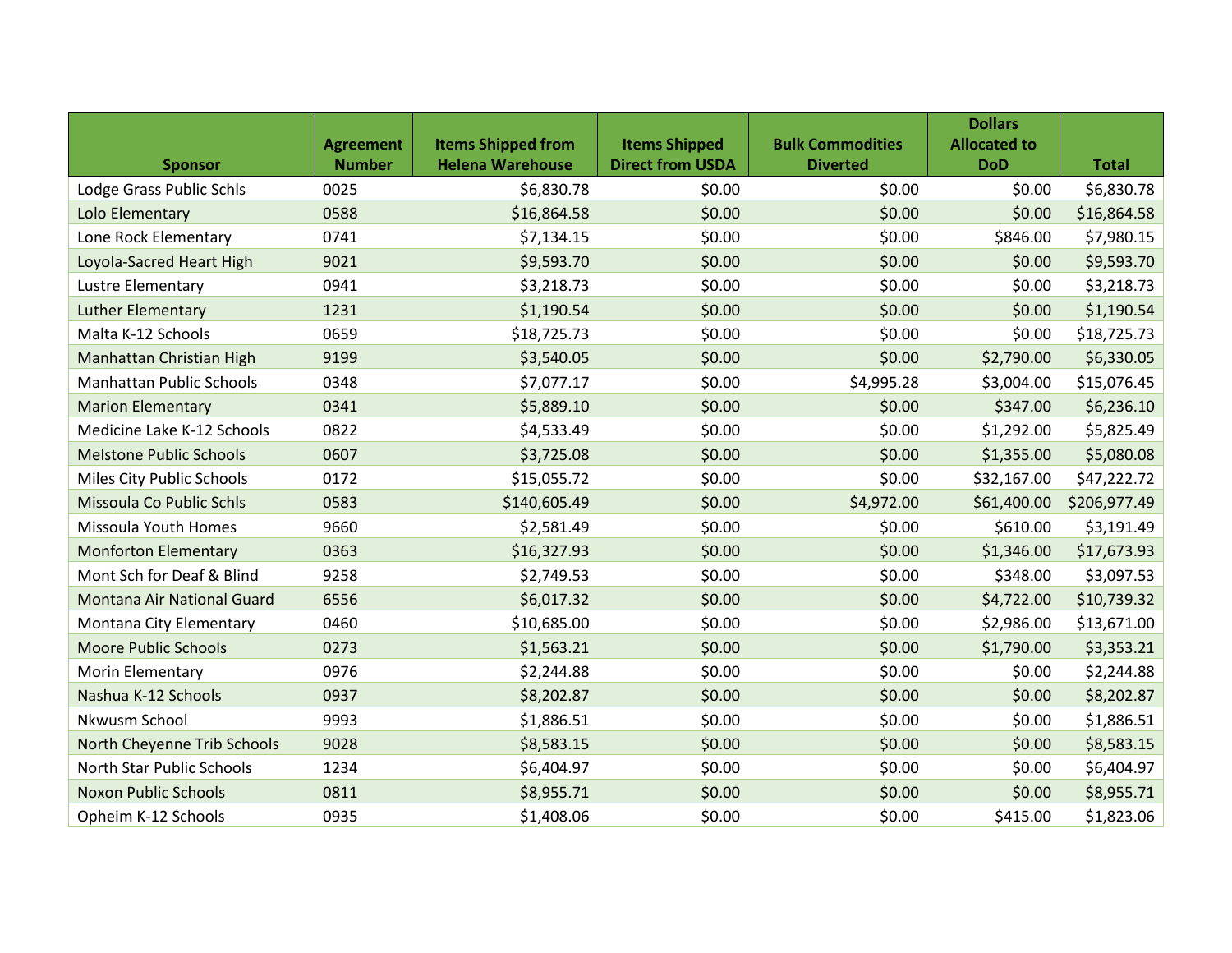|                                  |                  |                           |                         |                         | <b>Dollars</b>      |              |
|----------------------------------|------------------|---------------------------|-------------------------|-------------------------|---------------------|--------------|
|                                  | <b>Agreement</b> | <b>Items Shipped from</b> | <b>Items Shipped</b>    | <b>Bulk Commodities</b> | <b>Allocated to</b> |              |
| <b>Sponsor</b>                   | <b>Number</b>    | <b>Helena Warehouse</b>   | <b>Direct from USDA</b> | <b>Diverted</b>         | <b>DoD</b>          | <b>Total</b> |
| Our Lady Of Lourdes Schl         | 9180             | \$3,297.53                | \$0.00                  | \$0.00                  | \$0.00              | \$3,297.53   |
| Park City Public Schools         | 0846             | \$7,698.30                | \$0.00                  | \$0.00                  | \$0.00              | \$7,698.30   |
| Philipsburg K-12 Schools         | 0416             | \$4,920.31                | \$0.00                  | \$0.00                  | \$0.00              | \$4,920.31   |
| <b>Plains Public Schools</b>     | 0803             | \$13,287.92               | \$0.00                  | \$0.00                  | \$0.00              | \$13,287.92  |
| Plentywood K-12 Schools          | 0828             | \$11,644.42               | \$0.00                  | \$0.00                  | \$3,500.00          | \$15,144.42  |
| Plevna K-12 Schools              | 0256             | \$4,161.46                | \$0.00                  | \$0.00                  | \$0.00              | \$4,161.46   |
| <b>Polson Public Schools</b>     | 0478             | \$17,707.76               | \$0.00                  | \$0.00                  | \$8,041.00          | \$25,748.76  |
| Poplar Public Schools            | 0776             | \$27,624.17               | \$0.00                  | \$0.00                  | \$6,000.00          | \$33,624.17  |
| <b>Potomac Elementary</b>        | 0589             | \$2,631.98                | \$0.00                  | \$0.00                  | \$0.00              | \$2,631.98   |
| <b>Power Public Schools</b>      | 0894             | \$6,530.70                | \$0.00                  | \$0.00                  | \$735.00            | \$7,265.70   |
| <b>Pryor Public Schools</b>      | 0021             | \$5,163.22                | \$0.00                  | \$0.00                  | \$0.00              | \$5,163.22   |
| <b>Ramsay Elementary</b>         | 0842             | \$5,293.73                | \$0.00                  | \$0.00                  | \$0.00              | \$5,293.73   |
| Rapelje Public Schools           | 0858             | \$2,347.62                | \$0.00                  | \$0.00                  | \$975.00            | \$3,322.62   |
| Rau Elementary                   | 0754             | \$3,178.57                | \$0.00                  | \$0.00                  | \$0.00              | \$3,178.57   |
| <b>Red Lodge Public Schools</b>  | 0056             | \$9,923.71                | \$0.00                  | \$0.00                  | \$0.00              | \$9,923.71   |
| <b>Reed Point Public Schools</b> | 0850             | \$3,172.67                | \$0.00                  | \$0.00                  | \$0.00              | \$3,172.67   |
| <b>Richey Public Schools</b>     | 0228             | \$2,286.71                | \$0.00                  | \$0.00                  | \$150.00            | \$2,436.71   |
| Roberts K-12 Schools             | 0069             | \$4,683.25                | \$0.00                  | \$0.00                  | \$0.00              | \$4,683.25   |
| <b>Rocky Boy Public Schools</b>  | 1207             | \$24,204.70               | \$0.00                  | \$0.00                  | \$0.00              | \$24,204.70  |
| Rocky Mtn Partner for Child      | 6530             | \$800.83                  | \$0.00                  | \$0.00                  | \$0.00              | \$800.83     |
| <b>Ronan Public Schools</b>      | 1200             | \$50,854.88               | \$0.00                  | \$461.84                | \$0.00              | \$51,316.72  |
| <b>Rosebud Public Schools</b>    | 0795             | \$1,351.14                | \$0.00                  | \$0.00                  | \$0.00              | \$1,351.14   |
| <b>Roundup Public Schools</b>    | 0605             | \$18,338.08               | \$0.00                  | \$0.00                  | \$3,590.00          | \$21,928.08  |
| Roy K-12 Schools                 | 0280             | \$1,500.33                | \$0.00                  | \$0.00                  | \$0.00              | \$1,500.33   |
| Ryegate K-12 Schools             | 0407             | \$4,348.05                | \$0.00                  | \$0.00                  | \$0.00              | \$4,348.05   |
| Saco Public Schools              | 0657             | \$2,200.21                | \$0.00                  | \$0.00                  | \$0.00              | \$2,200.21   |
| <b>Sacred Heart School</b>       | 9187             | \$4,552.13                | \$0.00                  | \$0.00                  | \$0.00              | \$4,552.13   |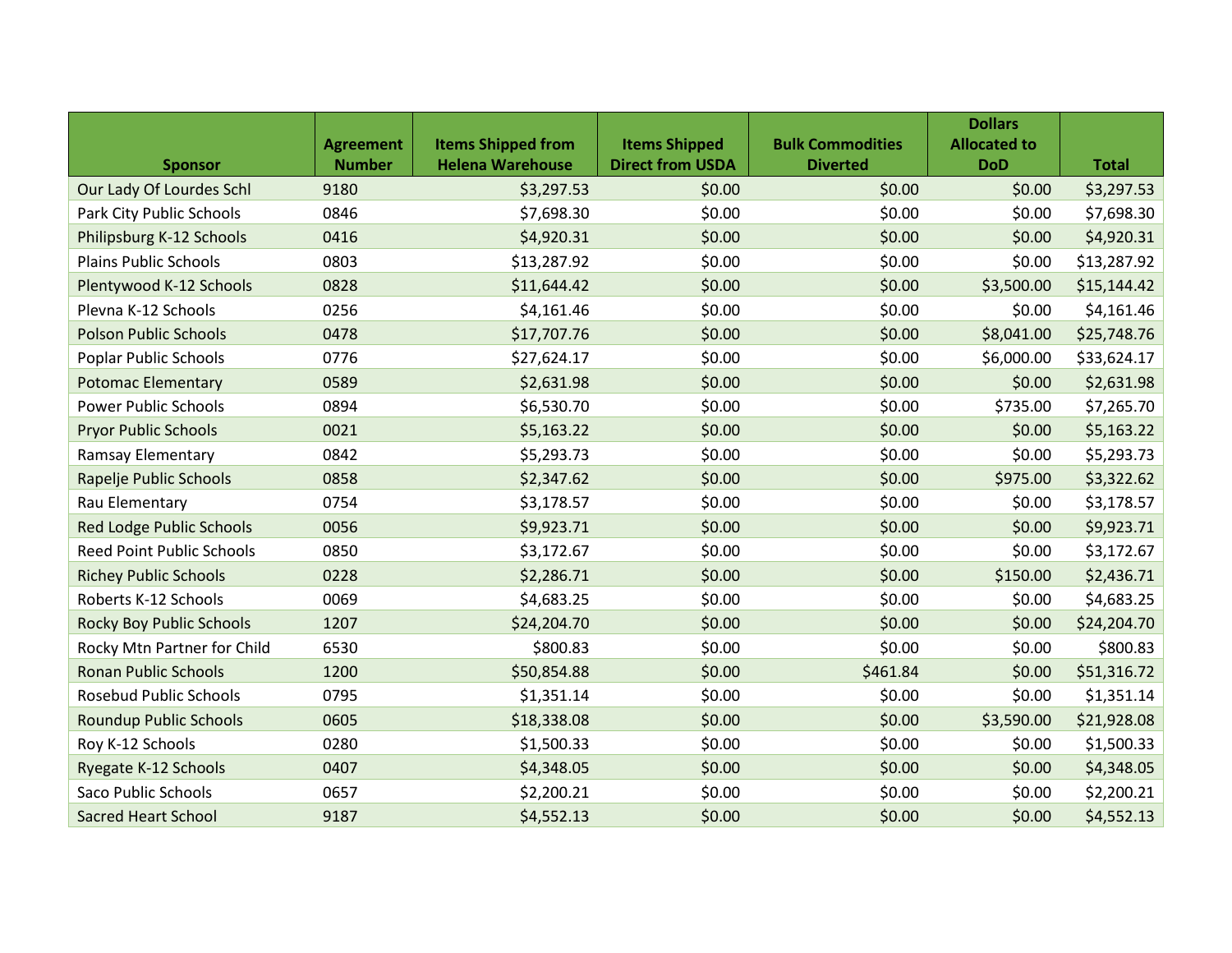|                                |                  |                           |                         |                         | <b>Dollars</b>      |              |
|--------------------------------|------------------|---------------------------|-------------------------|-------------------------|---------------------|--------------|
|                                | <b>Agreement</b> | <b>Items Shipped from</b> | <b>Items Shipped</b>    | <b>Bulk Commodities</b> | <b>Allocated to</b> |              |
| <b>Sponsor</b>                 | <b>Number</b>    | <b>Helena Warehouse</b>   | <b>Direct from USDA</b> | <b>Diverted</b>         | <b>DoD</b>          | <b>Total</b> |
| Savage Public Schools          | 0747             | \$2,943.61                | \$0.00                  | \$0.00                  | \$600.00            | \$3,543.61   |
| Scobey K-12 Schools            | 0194             | \$9,924.32                | \$0.00                  | \$0.00                  | \$1,799.00          | \$11,723.32  |
| Seeley Lake Elementary         | 0597             | \$4,702.51                | \$0.00                  | \$0.00                  | \$0.00              | \$4,702.51   |
| <b>Shelby Public Schools</b>   | 0910             | \$18,590.93               | \$0.00                  | \$0.00                  | \$150.00            | \$18,740.93  |
| <b>Shepherd Public Schools</b> | 0985             | \$19,086.13               | \$0.00                  | \$0.00                  | \$0.00              | \$19,086.13  |
| <b>Sheridan Public Schools</b> | 0537             | \$5,730.79                | \$0.00                  | \$0.00                  | \$0.00              | \$5,730.79   |
| Shields Valley Pub Schls       | 1227             | \$5,643.22                | \$0.00                  | \$0.00                  | \$0.00              | \$5,643.22   |
| <b>Shodair Specialty Hosp</b>  | 9751             | \$4,757.97                | \$0.00                  | \$0.00                  | \$0.00              | \$4,757.97   |
| <b>Sidney Public Schools</b>   | 0746             | \$27,384.51               | \$0.00                  | \$0.00                  | \$4,034.00          | \$31,418.51  |
| <b>Somers Elementary</b>       | 0327             | \$14,259.73               | \$0.00                  | \$0.00                  | \$4,591.00          | \$18,850.73  |
| St Ignatius K-12 Schools       | 0481             | \$22,095.61               | \$0.00                  | \$0.00                  | \$0.00              | \$22,095.61  |
| <b>St Jude Thaddeus School</b> | 9203             | \$5,354.39                | \$0.00                  | \$0.00                  | \$1,050.00          | \$6,404.39   |
| St Labre Schools               | 9222             | \$24,799.98               | \$0.00                  | \$0.00                  | \$0.00              | \$24,799.98  |
| St Mary's School               | 9214             | \$2,054.04                | \$0.00                  | \$0.00                  | \$0.00              | \$2,054.04   |
| <b>St Matthew School</b>       | 9196             | \$3,841.68                | \$0.00                  | \$0.00                  | \$0.00              | \$3,841.68   |
| <b>St Paul Mission Schl</b>    | 9176             | \$2,407.84                | \$0.00                  | \$0.00                  | \$0.00              | \$2,407.84   |
| St Regis K-12 Schools          | 0582             | \$8,028.91                | \$0.00                  | \$0.00                  | \$0.00              | \$8,028.91   |
| <b>Stanford K-12 Schools</b>   | 0464             | \$6,350.86                | \$0.00                  | \$0.00                  | \$0.00              | \$6,350.86   |
| Stevensville Public Schls      | 0732             | \$20,238.49               | \$0.00                  | \$0.00                  | \$8,786.00          | \$29,024.49  |
| Sun River Valley Pub Schls     | 1225             | \$6,838.75                | \$0.00                  | \$0.00                  | \$4,127.00          | \$10,965.75  |
| Sunburst K-12 Schools          | 0903             | \$7,271.31                | \$0.00                  | \$0.00                  | \$0.00              | \$7,271.31   |
| <b>Superior K-12 Schools</b>   | 0579             | \$6,961.04                | \$0.00                  | \$0.00                  | \$0.00              | \$6,961.04   |
| Swan River Elementary          | 0309             | \$5,309.29                | \$0.00                  | \$0.00                  | \$1,387.00          | \$6,696.29   |
| <b>Sweet Grass County HS</b>   | 0882             | \$4,102.16                | \$0.00                  | \$0.00                  | \$1,100.00          | \$5,202.16   |
| <b>Target Range Elementary</b> | 0593             | \$13,987.71               | \$0.00                  | \$0.00                  | \$8,300.00          | \$22,287.71  |
| Terry K-12 Schools             | 0726             | \$5,419.23                | \$0.00                  | \$0.00                  | \$0.00              | \$5,419.23   |
| Thompson Falls Pub Schls       | 0804             | \$14,208.99               | \$0.00                  | \$0.00                  | \$0.00              | \$14,208.99  |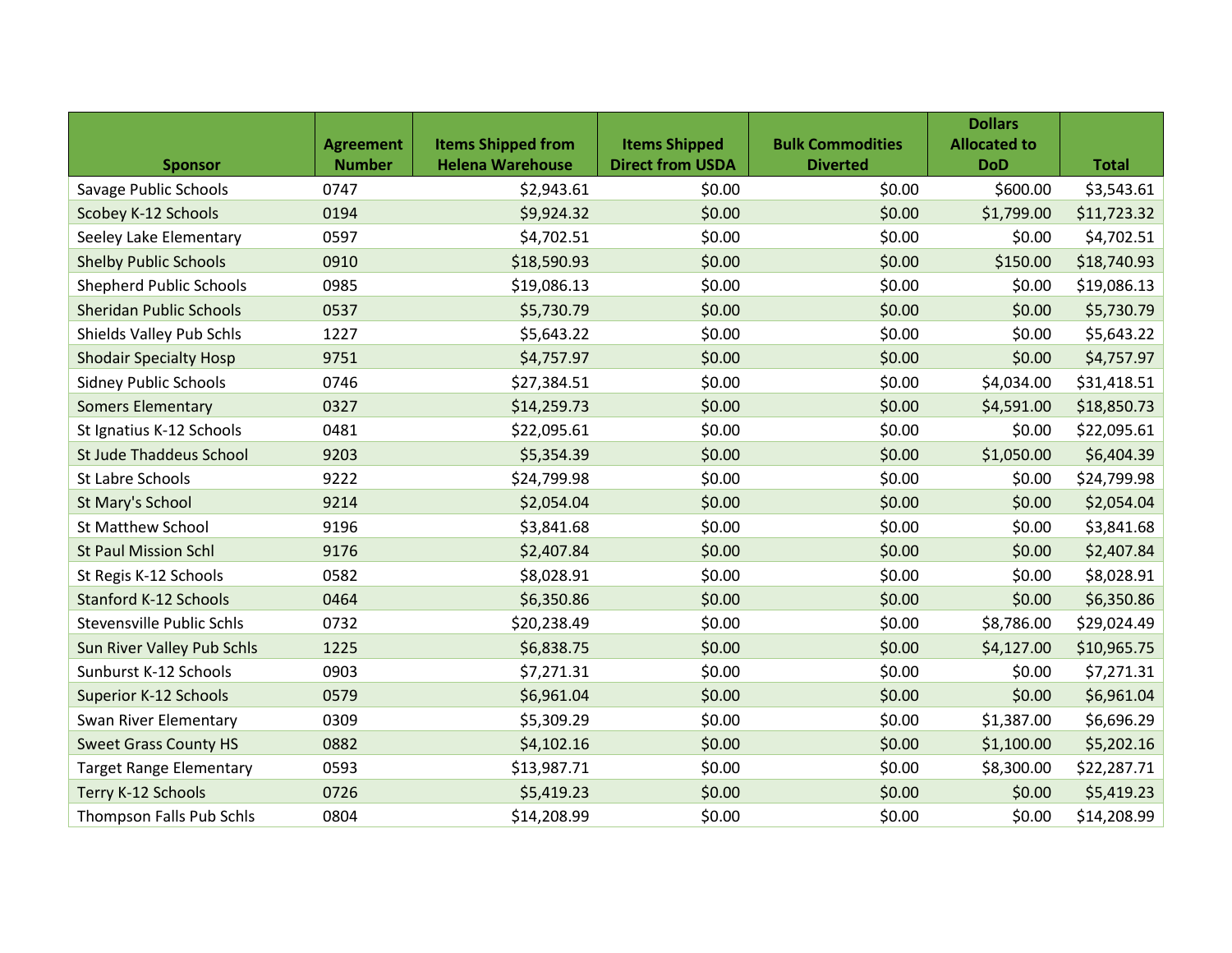|                                  |                  |                           |                         |                         | <b>Dollars</b>      |              |
|----------------------------------|------------------|---------------------------|-------------------------|-------------------------|---------------------|--------------|
|                                  | <b>Agreement</b> | <b>Items Shipped from</b> | <b>Items Shipped</b>    | <b>Bulk Commodities</b> | <b>Allocated to</b> |              |
| <b>Sponsor</b>                   | <b>Number</b>    | <b>Helena Warehouse</b>   | <b>Direct from USDA</b> | <b>Diverted</b>         | <b>DoD</b>          | <b>Total</b> |
| <b>Three Forks Public Schls</b>  | 0360             | \$15,171.58               | \$0.00                  | \$0.00                  | \$0.00              | \$15,171.58  |
| Townsend K-12 Schools            | 0055             | \$21,589.61               | \$0.00                  | \$0.00                  | \$4,274.00          | \$25,863.61  |
| <b>Trego Elementary</b>          | 0534             | \$1,275.27                | \$0.00                  | \$0.00                  | \$455.00            | \$1,730.27   |
| <b>Trinity Lutheran School</b>   | 9245             | \$6,229.59                | \$0.00                  | \$0.00                  | \$0.00              | \$6,229.59   |
| <b>Trout Creek Elementary</b>    | 0807             | \$2,840.59                | \$0.00                  | \$0.00                  | \$0.00              | \$2,840.59   |
| <b>Troy Public Schools</b>       | 0519             | \$16,993.60               | \$0.00                  | \$0.00                  | \$0.00              | \$16,993.60  |
| <b>Turner Public Schools</b>     | 0044             | \$1,869.54                | \$0.00                  | \$0.00                  | \$0.00              | \$1,869.54   |
| Twin Bridges K-12 Schools        | 0540             | \$9,923.49                | \$0.00                  | \$0.00                  | \$0.00              | \$9,923.49   |
| Two Eagle River Schools          | 9396             | \$2,600.71                | \$0.00                  | \$0.00                  | \$0.00              | \$2,600.71   |
| Ulm Elementary                   | 0131             | \$5,511.09                | \$0.00                  | \$0.00                  | \$0.00              | \$5,511.09   |
| <b>Valier Public Schools</b>     | 0679             | \$4,076.65                | \$0.00                  | \$0.00                  | \$0.00              | \$4,076.65   |
| Valley View Elementary           | 0483             | \$761.67                  | \$0.00                  | \$0.00                  | \$0.00              | \$761.67     |
| <b>Vaughn Elementary</b>         | 0127             | \$549.48                  | \$0.00                  | \$0.00                  | \$2,833.00          | \$3,382.48   |
| Victor K-12 Schools              | 0738             | \$6,710.03                | \$0.00                  | \$0.00                  | \$2,672.00          | \$9,382.03   |
| <b>West Valley Elementary</b>    | 1184             | \$10,798.88               | \$0.00                  | \$0.00                  | \$1,756.00          | \$12,554.88  |
| West Yellowstone K-12 Schls      | 0374             | \$6,350.30                | \$0.00                  | \$0.00                  | \$2,451.00          | \$8,801.30   |
| <b>Westby K-12 Schools</b>       | 0819             | \$2,868.08                | \$0.00                  | \$0.00                  | \$182.00            | \$3,050.08   |
| White Sul Spgs Pub Schls         | 0570             | \$8,428.20                | \$0.00                  | \$0.00                  | \$0.00              | \$8,428.20   |
| <b>Whitefish Public Schools</b>  | 0335             | \$30,730.72               | \$0.00                  | \$0.00                  | \$5,632.00          | \$36,362.72  |
| <b>Whitehall Public Schools</b>  | 0453             | \$7,309.42                | \$0.00                  | \$0.00                  | \$7,330.00          | \$14,639.42  |
| <b>Whitewater K-12 Schools</b>   | 0663             | \$1,931.21                | \$0.00                  | \$0.00                  | \$702.00            | \$2,633.21   |
| Wibaux K-12 Schools              | 0964             | \$4,288.63                | \$0.00                  | \$0.00                  | \$1,815.00          | \$6,103.63   |
| <b>Willow Creek Public Schls</b> | 0354             | \$3,344.87                | \$0.00                  | \$0.00                  | \$0.00              | \$3,344.87   |
| Winifred K-12 Schools            | 0291             | \$4,851.27                | \$0.00                  | \$0.00                  | \$0.00              | \$4,851.27   |
| Winnett K-12 Schools             | 0642             | \$2,684.68                | \$0.00                  | \$0.00                  | \$1,187.00          | \$3,871.68   |
| <b>Wolf Creek Elementary</b>     | 0495             | \$570.00                  | \$0.00                  | \$0.00                  | \$0.00              | \$570.00     |
| <b>Wolf Point Public Schools</b> | 0781             | \$23,098.30               | \$0.00                  | \$0.00                  | \$0.00              | \$23,098.30  |